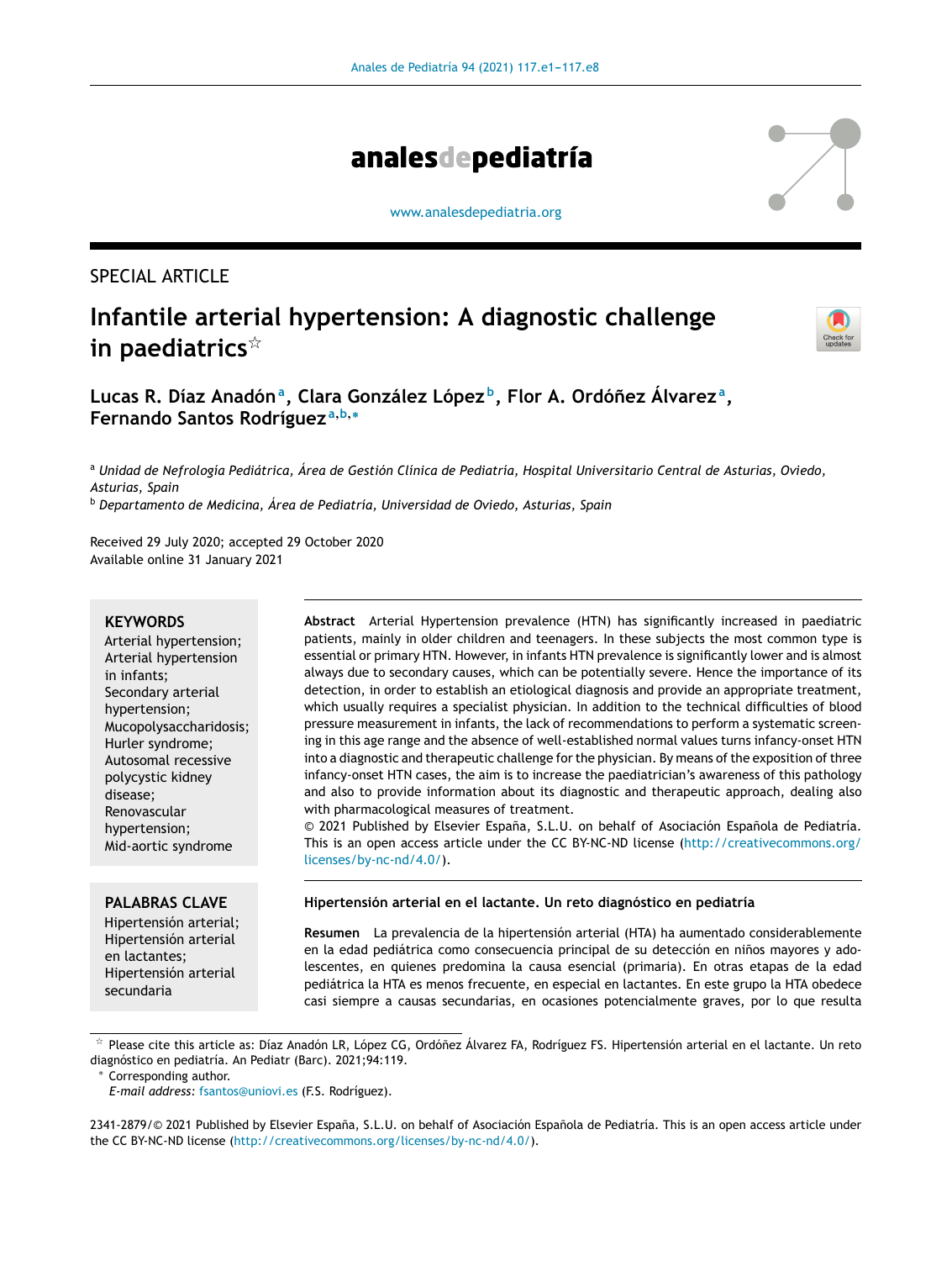<span id="page-1-0"></span>; Mucopolisacaridosis; Síndrome de Hurler; Poliquistosis renal autosómica recesiva; Hipertensión renovascular; Síndrome de aorta media

imprescindible detectarla, llevar a cabo un proceso diagnóstico etiológico adecuado y proporcionarle un adecuado tratamiento, que suele requerir de un profesional especializado. A las dificultades técnicas propias de la medición de la presión arterial en los lactantes se añade la ausencia de recomendaciones específicas relacionadas con su identificación sistemática y de valores de normalidad bien establecidos en este rango de edad, por lo que su manejo constituye un reto diagnóstico y terapéutico para el profesional. A través de la exposición de 3 casos de hipertensión detectada en etapa de lactante, se pretende sensibilizar al pediatra sobre esta patología, así como proporcionar información sobre su orientación diagnóstica y terapéutica, incidiendo asimismo en las medidas farmacológicas.

© 2021 Publicado por Elsevier España, S.L.U. en nombre de Asociación Española de Pediatría. Este es un artículo Open Access bajo la licencia CC BY-NC-ND ([http://creativecommons.org/](http://creativecommons.org/licenses/by-nc-nd/4.0/) [licenses/by-nc-nd/4.0/\)](http://creativecommons.org/licenses/by-nc-nd/4.0/).

### **Introduction**

The prevalence of hypertension (HTN) in the paediatric age group has been increasing in recent decades mainly on account of older children and adolescents, and generally in the form of primary HTN and increasingly in association with overweight and obesity.[1](#page-6-0)

In infants and young children, HTN is significantly less frequent and usually secondary to identifiable causes. In contrast to the firmly established guidelines for routine screening of HTN in children aged more than 3 years, screening in younger children is only recommended in specific cases with known risk factors<sup>[2](#page-6-0)</sup> (Table 1). Furthermore, the difficulties involved in obtaining accurate measurements of blood pressure (BP) hinders detection of HTN in this age group.

By providing a brief description of 3 illustrative cases and subsequently discussing the most relevant points, this article aims to raise awareness in paediatricians of HTN in infants with the aim of increasing the knowledge on some unusual causes of HTN, facilitate its early identification and discuss some clinical aspects related to its management.

# **Clinical cases**

#### **Case 1**

#### **Presentation**

Boy aged 2 months admitted to the paediatric intensive care unit of our hospital due to respiratory failure in the context of bronchiolitis. During the hospital stay, we observed persistently high BP values of around 150/80 mmHg (95th percentile for age and height, 95/50 mmHg). The tests in the initial evaluation, which included serum urea and creatinine levels, urinary catecholamine levels, hormone levels (thyroid, cortisol, renin and aldosterone), dilated fundus examination, echocardiography and an abdominal angiogram, did not detect significant abnormalities. Treatment started with hydralazine (1.3 mg/kg/day) and 10 days after, post discharge, oral enalapril was added to a maximum dose of 0.5 mg/kg/day.

**Table 1** Indications for measurement of blood pressure before age 3 years.

Admission to intensive care in the neonatal period Cardiopathy Renal disease or severe urinary system malformation Recurrent urinary tract infections, haematuria or proteinuria Treatment with drugs that increase blood pressure Evidence of increased intracranial pressure Blood or solid tumours Organ or bone marrow transplant Systemic diseases associated with hypertension (neurofibromatosis, tuberous sclerosis, sickle cell disease, etc)

#### **Clinical course and outcome**

In the months that followed the patient exhibited adequate BP control, so treatment with hydralazine was suspended at age 5 months, maintaining enalapril as monotherapy. During the followup, a special phenotype became apparent (macrocephaly and coarse facial features: prominent brow, wide nasal bridge with anteverted nostrils and synophrys), associated with stunted growth, feeding difficulties, psychomotor retardation and generalised hypotonia. This led to performance of diagnostic tests, which detected urinary levels of glycosaminoglycans of 52 mg/mol of creatinine (normal range, 0.92-16.25). Genetic testing at 12 months post birth identified a homozygous pathogenic variant (p.Trp402) in the *IDUA* gene. The patient underwent haematopoietic stem cell transplantations twice (at age 17 months and at age 19 months after failure of the initial graft), and enzyme replacement therapy with laronidase was initiated. Antihypertensive therapy was withdrawn 18 months after the second transplant. At present, at age 5 years, the patient exhibits normal renal function and BP.

#### **Diagnosis**

Mucopolysaccharidosis (MPS) type i in its most severe form (Hurler syndrome). Mucopolysaccharidoses are rare lysosomal storage diseases with an autosomal recessive pattern of inheritance, with the exception of MPS type  $II$ , which is X-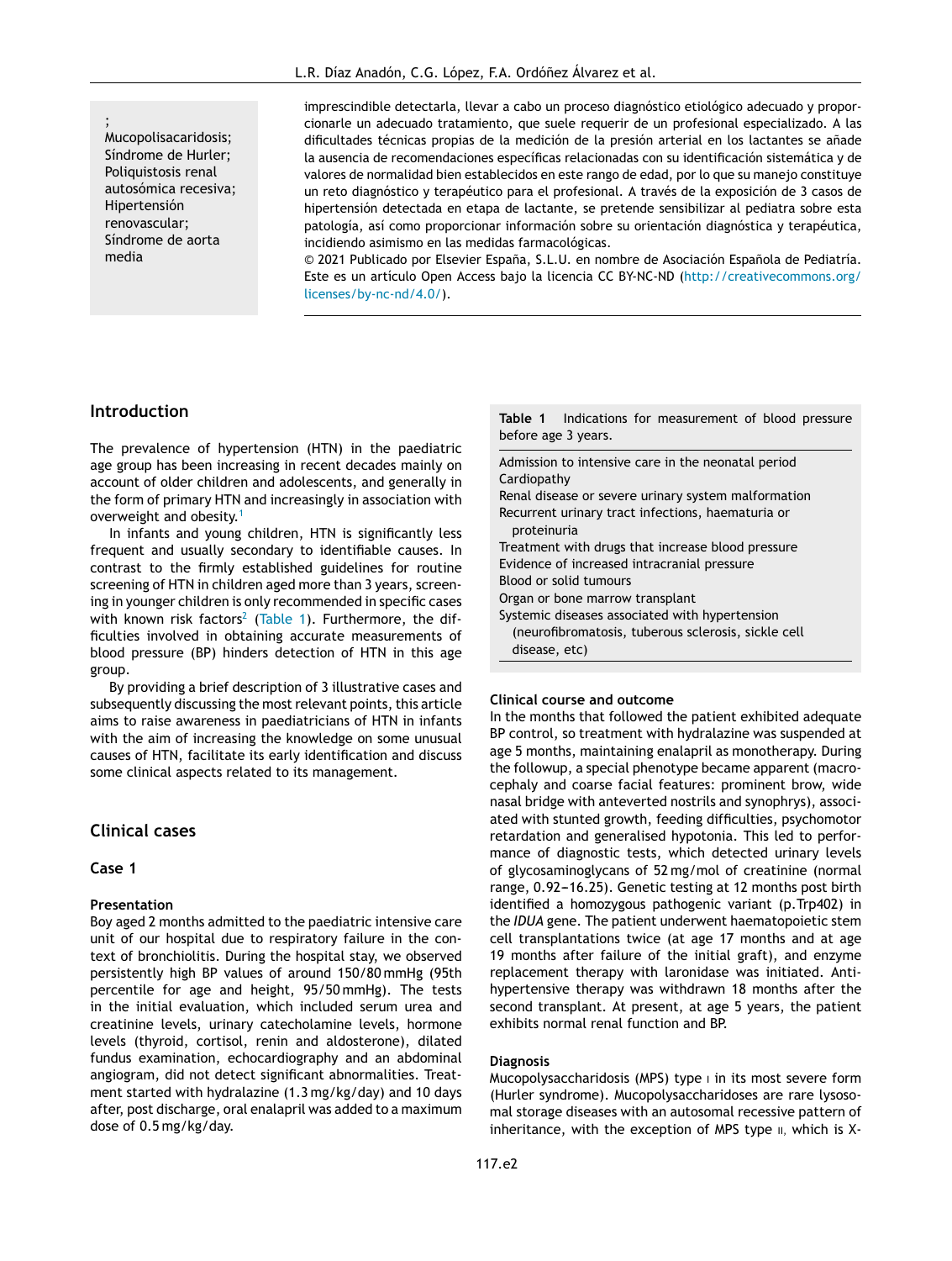linked. Their global incidence is estimated at 1 in 20 000 live births.<sup>[3,4](#page-6-0)</sup> They are caused by a deficient glycosaminoglycan metabolism, with accumulation of partially degraded fragments in lysosomes, resulting in progressive cell damage and multi-organ dysfunction. Mucopolysaccharidosis (MPS) type is caused by  $\alpha$ -L-iduronidase deficiency and the resulting accumulation of heparan sulphate and dermatan sulphate.

## **Case 2**

#### **Presentation**

Newborn girl delivered at 36 weeks (birth weight, 2410 g) with prenatal diagnosis of oligohydramnios and bilateral nephromegaly that developed respiratory distress due to right-sided pneumothorax that required drainage and noninvasive ventilation in the immediate neonatal period. In the first week of life, she experienced oligoanuria, elevation of serum creatinine peaking at 1.05 mg/dL and sustained high BP (peaking at 110/85 mmHg, while the 95th percentile for gestational age is 92/65 mmHg). The initial treatment consisted of amlodipine and captopril. The abdominal ultrasound examination revealed multiple cysts in the liver and bilateral nephromegaly with loss of corticomedullary differentiation and small cysts in the renal cortex and medulla. Genetic testing confirm 2 heterozygous likely pathogenic variants (p.Thr36Met [c.107C > T] and p.Arg3240Gln [c.9719G> A]) in the *PKHD1* gene.

#### **Clinical course and outcome**

Hypertension persisted past the neonatal period, requiring continuation of antihypertensive therapy with enalapril and amlodipine, both at doses of 0.2 to 0.3 mg/kg/day. From age 3 months, the patient developed proteinuria, which eventually reached nephrotic levels (peak protein/creatinine ratio, 10.2 mg/mg), and mild left ventricular hypertrophy.

At present, at age 20 months, the patient has stage 3A chronic kidney disease (estimated glomerular filtration rate, 55 mL/min/1.73  $\mathrm{m}^{2}$ [\),](#page-6-0) the proteinuria has decreased significantly following optimization of the dose of enalapril, although it remains on the pathological range (0.6−1 mg/mg) and the left ventricular hypertrophy persists, although it is not haemodynamically significant.

#### **Diagnosis**

Autosomal recessive polycystic kidney disease (ARPKD). This disorder is caused by mutations in the *PKHD1* gene of chromosome 6 that encodes fibrocystin, also known as polyductin, a membrane protein expressed in cortical and medullary collecting ducts and the epithelial cells of bile ducts.<sup>[5](#page-6-0)</sup> These genetic abnormalities result in the formation of cysts in the renal cortex and medulla. This is followed by development of interstitial fibrosis, which causes progressive impairment of the renal function.

# **Case 3**

# **Presentation**

Female infant aged 4 months with a prenatal diagnosis of hypertrophic cardiomyopathy (initially attributed to intrauterine closure of the ductus arteriosus), admitted to the paediatric intensive care unit due to a hypertensive



**Figure 1** Computed tomography angiogram: stenosis of abd.ominal aorta abdominal and both renal arteries. Hypoplastic right kidney.

crisis (at-home BP of 180/110 mmHg). Absence of a palpable femoral pulse or audible bowel sounds in the physical examination. A renal scintigraphy and CT angiogram of the abdominal aorta revealed a hypoplastic right kidney with decreased function (differential renal function, 9.7%) and a substantially decreased diameter of the abdominal aorta below the level of the superior mesenteric artery and narrowing of the renal arteries at the origin (Fig. 1).

#### **Clinical course and outcome**

Pharmacotherapy was initiated with amlodipine and propranolol, and the patient was referred to an international reference centre, where she underwent an angioplasty at age 6 months. After the surgery, there were signs of improvement of the hypertrophic cardiomyopathy. The follow-up angiogram found that the calibre of the renal arteries had increased (diameters of 2.5 and 2 mm vs previous diameters of 2 and 1.3 mm). At age 20 months, the patient underwent a second angioplasty. Currently, at age 3 years, the patient exhibits adequate control of BP with a single drug (atenolol).

#### **Diagnosis**

Mid-aortic syndrome. This term refers to the segmental narrowing of the abdominal aorta and its branches, chiefly the renal arteries.<sup>[6](#page-6-0)</sup> The associated HTN is usually severe and poses a therapeutic challenge that may require multiple drugs and open or endovascular surgery.

# **Discussion**

The 3 cases presented reflect particularities of infant HTN that are relevant for paediatricians:

I) All were diagnosed in the hospital setting, either as inpatients or in specialty clinics, which demonstrates that HTN in this age group is not usually identified in general paediatric care, although paediatricians should keep in mind the warning signs and risk factors for which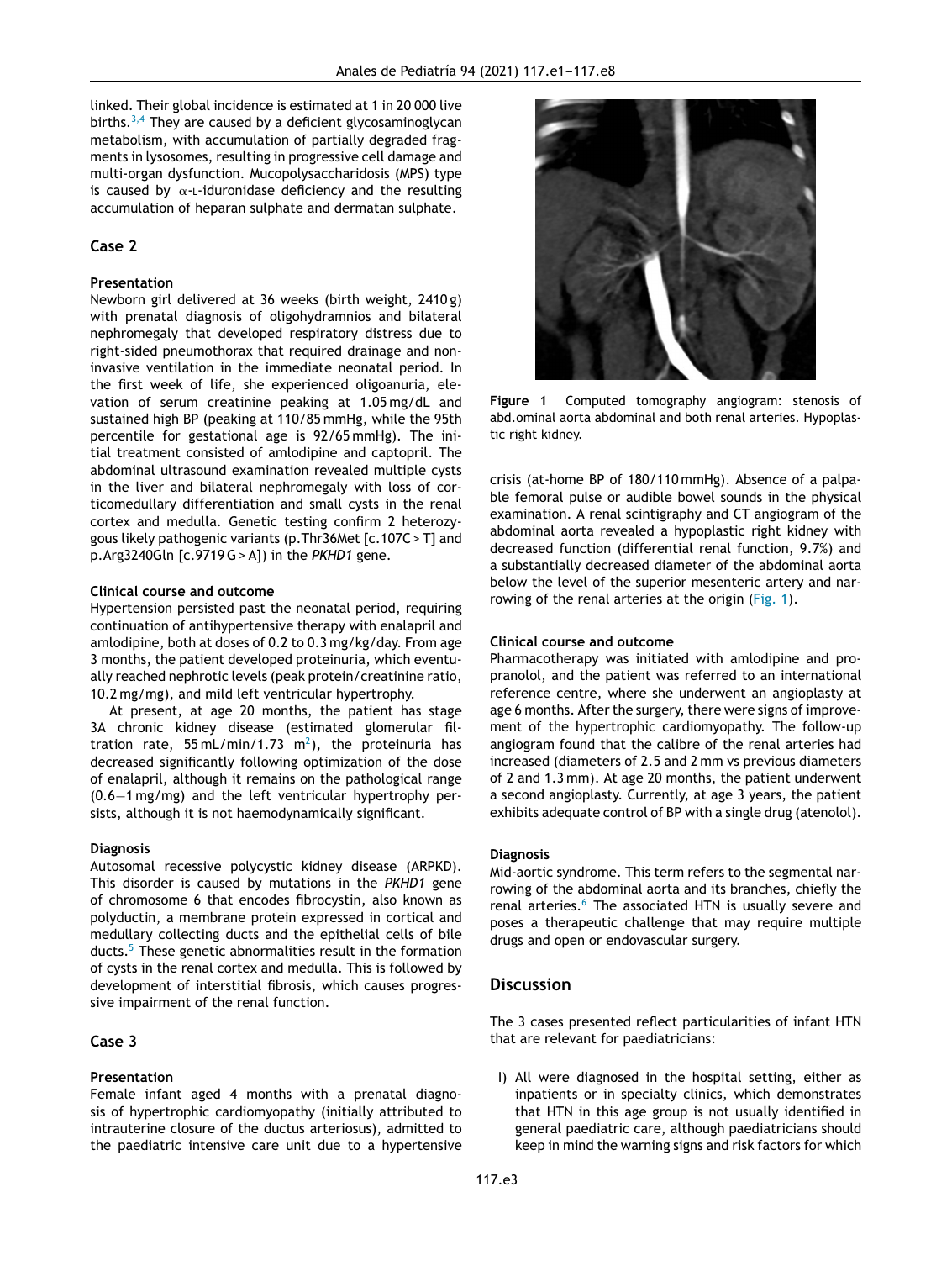BP measurement is recommended before age 3 years [\(Table](#page-1-0) 1).

- II) They evince the secondary nature of the HTN and the need of testing with the purpose of ruling out underlying diseases, mainly systemic, renal and vascular.
- III) The diagnosis of HTN in the first weeks or months of life requires a reliable measurement method and specific reference values, which we will discuss later in the article. However, BP values found in cases of secondary HTN are frequently high enough to eliminate most of the diagnostic uncertainty and even cause target organ damage, although the persistence of HTN and the potential role of transient factors, such as stress, pain and, of course, of measurement errors, must also be assessed.
- IV) The treatment of HTN must both address the underlying disease, in some cases by multidisciplinary teams in reference centres, and achieve a reduction of BP, for which the paediatrician must be knowledgeable of the most effective drugs and the use of drugs for which data on the paediatric population are available.

The first case corresponds to a patient with HTN that was a chance finding in the context of a respiratory infection, leading to diagnosis of a metabolic disorder, MPS type i (Hurler syndrome). Adequate treatment of this disease achieved normalization of BP and the patient has not required antihypertensive drugs since. Hypertension has been described in patients with Hurler syndrome, although it is not among its most frequent manifestations.<sup> $7-9$ </sup> The underlying mechanism of HTN in this syndrome remains unclear, although it is believed to involve the obstruction of the aorta and the renal arteries caused by the deposition of mucopolysaccharides $10,11$  and chronic upper airway obstruction.

In the second case, HTN was diagnosed in a patient with primary renal disease (ARPKD). In these patients, HTN usually develops in the first months of life and is difficult to control, although it tends to exhibit a transient improve-ment after infancy.<sup>[12,13](#page-6-0)</sup> The pathogenesis of HTN is not well established; it may be caused by local activation of the renin-angiotensin-aldosterone system and an increase in sodium reabsorption, and therefore angiotensin-converting enzyme (ACE) inhibitors may be a good therapeutic option, although careful consideration must be given to their potential use in neonates or preterm infants. $14,15$  Poor control of HTN may accelerate the loss of renal function and cause cardiovascular and central nervous system complications.[16](#page-7-0) In these patients, BP should be measured frequently in the early months of life. Home BP monitoring with a validated oscillometric device and an appropriate cuff, while not used routinely, can be contemplated in select patients.<sup>[17](#page-7-0)</sup>

In the last case, the development of refractory HTN led to diagnosis of severe renovascular HTN associated with mid-aortic syndrome, which posed a significant diagnostic and therapeutic challenge. Renovascular HTN is a form of HTN secondary to renal artery stenosis. The decreased renal blood flow results in decreased glomerular filtration, which stimulates the renin-angiotensin-aldosterone system. The vasopressor effect of angiotensin II and the retention of sodium and water and the renal level induced by aldosterone cause an increase in BP.<sup>[18](#page-7-0)</sup> In this case, HTN was detected during the followup of a cardiopathy, so this patient, like the patient with ARPKD, belonged to one of the risk groups in which screening for HTN is indicated.

These cases illustrate that early detection of HTN in infants is crucial. The problems involved in BP measurement in this age group and the lack of guidelines regarding routine screening of BP in infants add to the difficulties hindering the correct identification of these patients. Measuring BP in infants is indeed difficult and readings are commonly affected by a variety of external factors (equipment, measurement setting, measurement during crying or sleep, position of the infant, etc). In clinical practice, adequate measurements continue to be hardly attainable, and many facilities have yet to introduce protocols adapted to patients aged less than 1 year.<sup>[19](#page-7-0)</sup> A specific protocol has been published to standardise BP measurement in infants, $^{20}$  $^{20}$  $^{20}$  and its use has been supported by a recent systematic review. $21$ It recommends the following:

- Method: oscillometric, to be used routinely. Invasive intraarterial BP monitoring for confirmation as needed in select cases.
- Cuff with inflatable bladder and a width of approximately 50% the circumference of the middle of the arm of the child.
- Measurement site: right arm.
- With the oscillometric method, the mean BP value is the best value to compare with reference values.
- Take at least 3 measurements at least 2 min apart.

Another challenge in infants is the very definition of HTN. It is known that there is a physiological increase in BP with increasing age and weight from birth, so the definition of HTN in paediatrics is based on the distribution of BP values in the healthy population and not in the morbidity and mortality associated with specific BP values, contrary to the practice in adults. Hypertension is defined as a persistent elevation of the systolic and/or diastolic BP above the 95th percentile for sex, age and height in at least 3 separate measurements. Values between the 90th and 95th percentile are considered indicative of prehypertension (United States guidelines<sup>2</sup>[\)](#page-6-0) or high-normal BP (European guidelines<sup>1</sup>[\).](#page-6-0)

On the other hand, there are other factors (gestational age, postnatal age and postconceptional age, birth weight, weight for gestational age etc) that must be taken into account to define the normal range of BP in early life. In 2012, Dionne et al<sup>[17](#page-7-0)</sup> compiled the data available to date on BP in newborn infants<sup>22-31</sup> and produced a table summarising BP values obtained in neonates between 26 and 44 weeks of postconceptional age to allow classification of HTN in term and preterm neonates as it is done in older children. To date, no alternative data have been published, so these values continue to be the sole available reference for neonates. When it comes to infants aged 1 month to 1 year, normal BP values were published in the *Report of the second task force on blood pressure control in children-1987*,<sup>[32](#page-7-0)</sup> which also continue to be the reference for this age group. In young children aged more than 1 year, the *Clinical Practice Guideline for Screening and Management of High Blood Pressure in Children and Adolescents* of the United States, published in 2017[2](#page-6-0) as an update to the *Fourth report on the diagnosis, evaluation, and treatment of high blood pressure in children and adolescents*, [33](#page-7-0) should be used to identify HTN.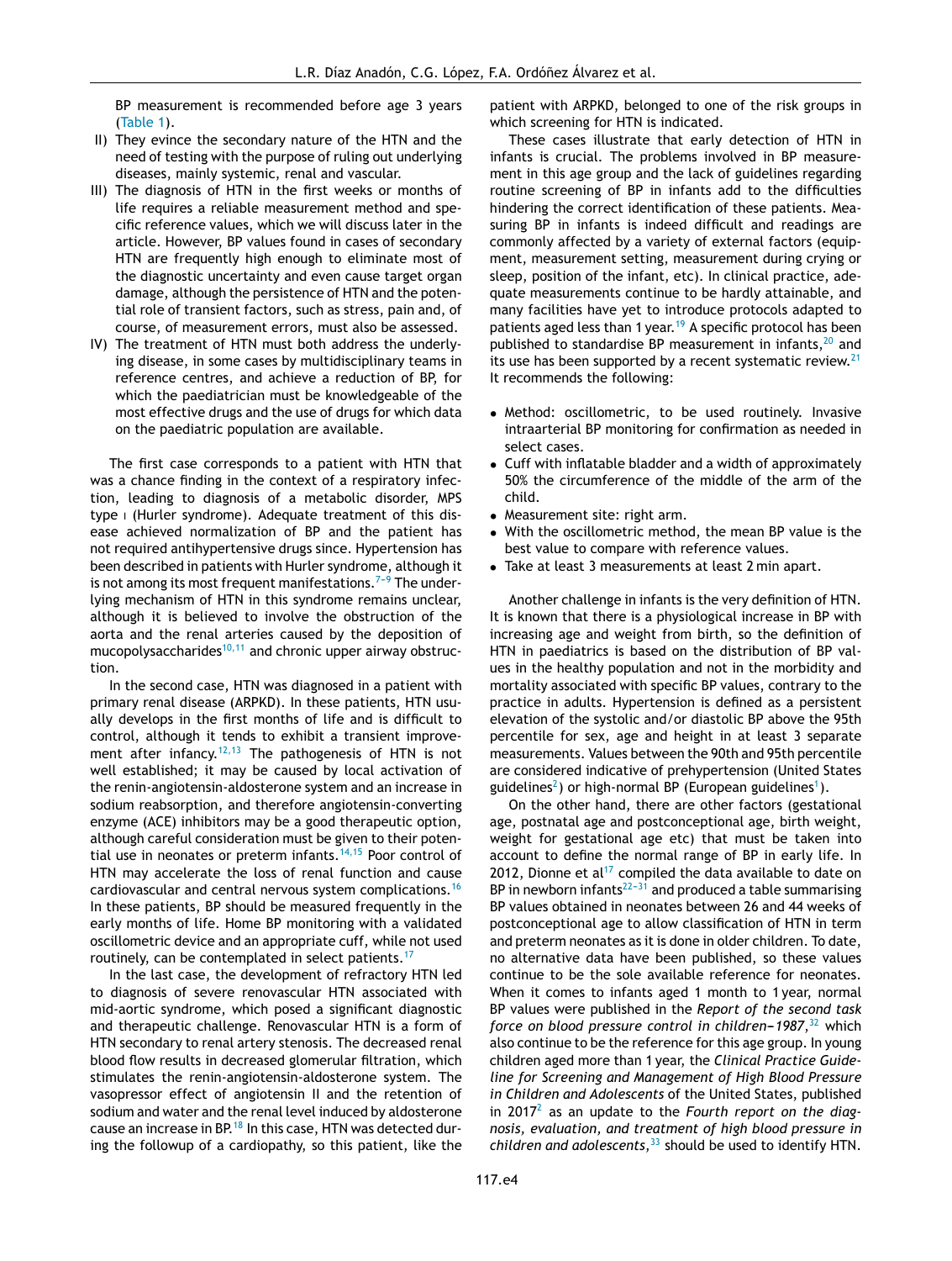| Table 2 |  | Differential diagnosis of hypertension in infants. |  |
|---------|--|----------------------------------------------------|--|
|         |  |                                                    |  |

| <b>Disease</b>        |                                                                                                                                                                                                                                                                                                                                                                                                                            |
|-----------------------|----------------------------------------------------------------------------------------------------------------------------------------------------------------------------------------------------------------------------------------------------------------------------------------------------------------------------------------------------------------------------------------------------------------------------|
| Renal parenchyma      | Acute or chronic glomerulonephritis, renal parenchymal scarring, chronic renal disease of any<br>aetiology, polycystic kidney disease, multicystic dysplastic kidney, ureteropelvic junction<br>obstruction, unilateral renal hypoplasia, congenital nephrotic syndrome, renal tubular<br>dysgenesis, acute tubular necrosis, renal cortical necrosis, interstitial nephritis, haemolytic<br>uraemic syndrome, obstruction |
| Renovascular          | Thromboembolism, renal artery stenosis, mid-aortic syndrome, renal vein thrombosis,<br>fibromuscular dysplasia, neonatal umbilical catheterization, neurofibromatosis, arteritis                                                                                                                                                                                                                                           |
| Cardiac and pulmonary | Coarctation of aorta, bronchopulmonary dysplasia, pneumothorax                                                                                                                                                                                                                                                                                                                                                             |
| Endocrine             | Cushing syndrome, congenital adrenal hyperplasia, hyperaldosteronism, hyperthyroidism,<br>pseudohypoaldosteronism type ii                                                                                                                                                                                                                                                                                                  |
| Drug/toxic substance  | Glucocorticoids, nonsteroidal anti-inflammatory drugs, sympathomimetic drugs,<br>erythropoietin, ciclosporin, tacrolimus, theophylline, caffeine, maternal cocaine or heroin<br>use, vitamin D poisoning)                                                                                                                                                                                                                  |
| Neoplasia             | Wilms tumour, neuroblastoma, mesoblastic nephroma, pheochromocytoma                                                                                                                                                                                                                                                                                                                                                        |
| Neurologic            | Intracranial hypertension, convulsions, subdural haematoma, pain, familial dysautonomia                                                                                                                                                                                                                                                                                                                                    |
| Other                 | Total parenteral nutrition, abdominal wall defect closure, adrenal haemorrhage,<br>hypercalcaemia, ECMO, neonatal depression, nephrocalcinosis                                                                                                                                                                                                                                                                             |

**Table 3** Diagnostic tests to identify the underlying cause of hypertension in neonates and infants.

| Routine testing                                      | Blood: complete blood count,<br>creatinine, urea, electrolytes,<br>calcium, uric acid, glucose,<br>cholesterol, triglycerides<br>Urine: urinalysis and urine sediment,<br>protein-creatinine ratio,<br>albumin-creatinine ratio<br>Echocardiogram<br>Abdominal ultrasound with Doppler |
|------------------------------------------------------|----------------------------------------------------------------------------------------------------------------------------------------------------------------------------------------------------------------------------------------------------------------------------------------|
| Specific tests<br>based on<br>suspected<br>diagnosis | renal ultrasound<br>Hormone tests (renin, aldosterone,<br>adrenal steroids, thyroid hormones),<br>urinary catecholamines,<br>molecular/genetic testing,<br>toxicology, chest radiograph, vascular<br>imaging                                                                           |

The particularity of HTN in infants that is most relevant to clinical practice involves its aetiology. In infancy, in contrast to childhood and adolescence, HTN has a potentially identifiable cause in nearly all cases, and therefore an adequate aetiological diagnosis must be performed in this age group. Renovascular HTN and diseases of the renal parenchyma (polycystic disease, urinary tract defects, etc) seem to be the most frequent causes, but non-nephrourologic forms of HTN also need to be considered. Table 2 details the possible causes of HTN in infants. A detailed physical examination and history should serve to correctly guide the selection of diagnostic tests (see Table 3).

Certain aspects need to be considered when it comes to the treatment of HTN in infants. Due to its secondary nature, the first step of treatment should be aimed at correcting iatrogenic causes (use of pharmaceuticals, electrolyte abnormalities, such as hypercalcaemia, etc) and reversible causes (hormone replacement therapy in endocrine disorders, treatment of hypoxaemia in patients with bronchopulmonary dysplasia, surgical repair of coarctation of aorta, etc). Once this is done, the use of pharmacotherapy should be weighed carefully, especially considering the lack of adequate evidence in this age range for most of the commonly used drugs. In general, pharmacological treatment is recommended in case of persistent BP above the 99th, starting with a single drug. If the single drug does not achieve good control of BP, the dose should be increased without unnecessary delay, or another drug added, if needed, in order to attain adequate control in the shortest possible time.

The particularities of this age group entail the nearly generalised use of compounded formulations, which involves a more precise dosage of the administered drugs and facilitates adherence to treatment. On the other hand, the higher cost of compounding, the lower availability in pharmacies and the problems associated with the long-term stability of these formulations pose limitations to their use.

Different drugs may be used to lower BP in clinical practice, such as diuretics, ACE inhibitors, beta blockers calcium antagonists and direct vasodilators (hydralazine), although data on their use in this age group is scarce. Overall, the hypotensive drugs used most frequently in the paediatric age group are ACE inhibitors and calcium antagonists. The most frequent indication for prescription of ACE inhibitors is renal disease (on account of their effect on proteinuria) and heart failure, and they are contraindicated in case of hyperpotassaemia, bilateral renal artery stenosis or renal artery stenosis in patients with solitary kidney (they may cause reduced renal blood flow and thus impair renal function). In any case, their use in infancy, especially in preterm infants, is controversial due to the role of the renin-angiotensin-aldosterone system in nephrogenesis in this stage of development, on account of which it has been hypothesised that it may interfere with the late stages of nephron maturation.[17](#page-7-0) Calcium antagonists have an adequate hypotensive effect, and their use is contraindicated in case of heart failure.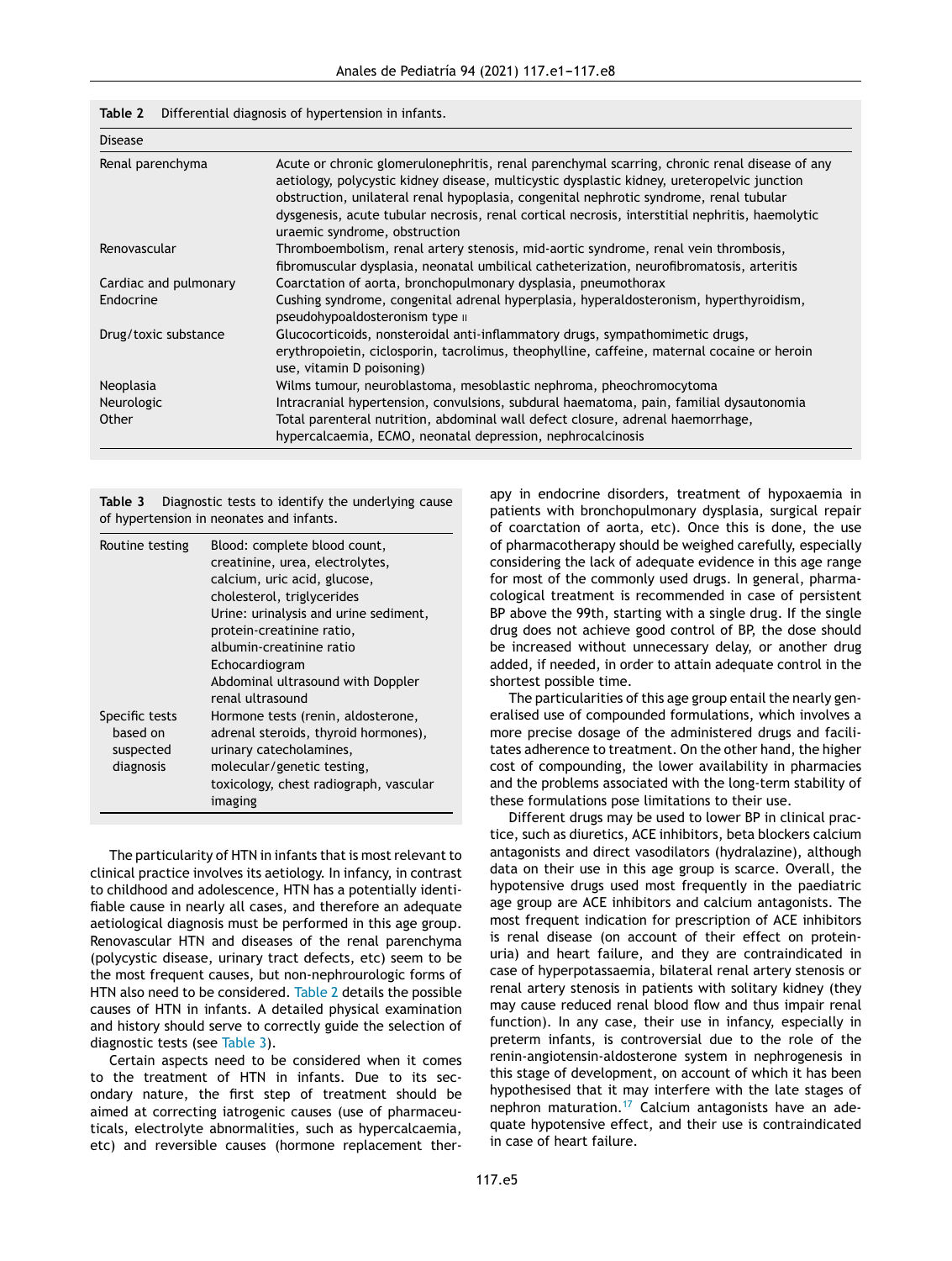| Class                          | Drug        | Dose                                                            | Dose<br>interval | Available formulations                                                          | Precautions                                                                                                                       |
|--------------------------------|-------------|-----------------------------------------------------------------|------------------|---------------------------------------------------------------------------------|-----------------------------------------------------------------------------------------------------------------------------------|
| <b>ACE</b> inhibitors          | Captopril   | $<$ 3 m:<br>$0.01 - 0.5$ mg/kg/dose<br>(maximum<br>2 mg/kg/day) | q. $8-12$ h      | Tablets: 25 mg                                                                  | Interferes with<br>nephrogenesis, do not use<br>in newborns and preterm<br>infants < 44 weeks<br>corrected age                    |
|                                |             | $> 3$ m:<br>$0.15-3$ mg/kg/dose<br>(maximum<br>$6$ mg/kg/day)   |                  | Combinations:<br>Captopril/hydrochlorothiazide<br>50 mg/25 mg                   |                                                                                                                                   |
|                                |             |                                                                 |                  | Compounded<br>formulation: 1 mg/mL,<br>$4$ mg/mL                                |                                                                                                                                   |
|                                | Enalapril   | $0.08 - 0.6$ mg/kg/day<br>(maximum<br>$0.6$ mg/kg/day)          | q. 12-24 h       | Tablets: 2.5 mg, 5 mg                                                           |                                                                                                                                   |
|                                |             |                                                                 |                  | Combinations:                                                                   | Monitor serum creatinine                                                                                                          |
|                                |             |                                                                 |                  | Enalapril/hydrochloro-<br>thiazide 20 mg/12.5 mg                                | and potassium<br>The first dose may cause a<br>sharp drop in blood<br>pressure, especially if<br>combined with an<br>antidiuretic |
|                                |             |                                                                 |                  | Compounded<br>formulation: 1 mg/mL                                              |                                                                                                                                   |
| Beta blockers                  | Propranolol | $0.5-1.0$ mg/kg/dose<br>(maximum<br>$8-10$ mg/kg/day)           | q. $8h$          | Tablets: 10 mg                                                                  | Monitor heart rate                                                                                                                |
|                                |             |                                                                 |                  | Oral suspension:<br>Hemangiol® 3.75 mg/mL<br>Compounded<br>formulation: 1 mg/mL |                                                                                                                                   |
|                                | Atenolol    | $0.5-1$ mg/kg/day<br>(maximum<br>2 mg/kg/day)                   | q. $12 - 24 h$   | Tablets: 50 mg                                                                  |                                                                                                                                   |
|                                |             |                                                                 |                  | Compounded<br>formulation: 2 mg/mL                                              | <b>ECG</b> monitoring                                                                                                             |
|                                |             |                                                                 |                  |                                                                                 | Do not use in patients with<br>pulmonary dysplasia                                                                                |
| Calcium<br>channel<br>blockers | Amlodipine  | $0.05 - 0.3$ mg/kg/dose q. 24 h<br>(maximum<br>$0.6$ mg/kg/day) |                  | Tablets: 5 mg                                                                   | May cause reflex<br>tachycardia and oedema.<br>Do not use in patients with<br>heart failure                                       |
|                                |             |                                                                 |                  | Compounded<br>formulation: 1 mg/mL                                              | 5 mg tablets can be<br>dissolved in 5 mL water                                                                                    |
| Alpha blockers                 | Clonidine   | $5-10 \,\mu g/kg/day$<br>(maximum<br>$25 \mu g/kg/day)$         | q. $8-12$ h      | Tablets: 0.15 mg                                                                | May cause sedation                                                                                                                |
|                                |             |                                                                 |                  | Compounded<br>formulation: 0.1 mg/mL                                            |                                                                                                                                   |

<span id="page-5-0"></span>**Table 4** Oral antihypertensive drugs commonly used in infants.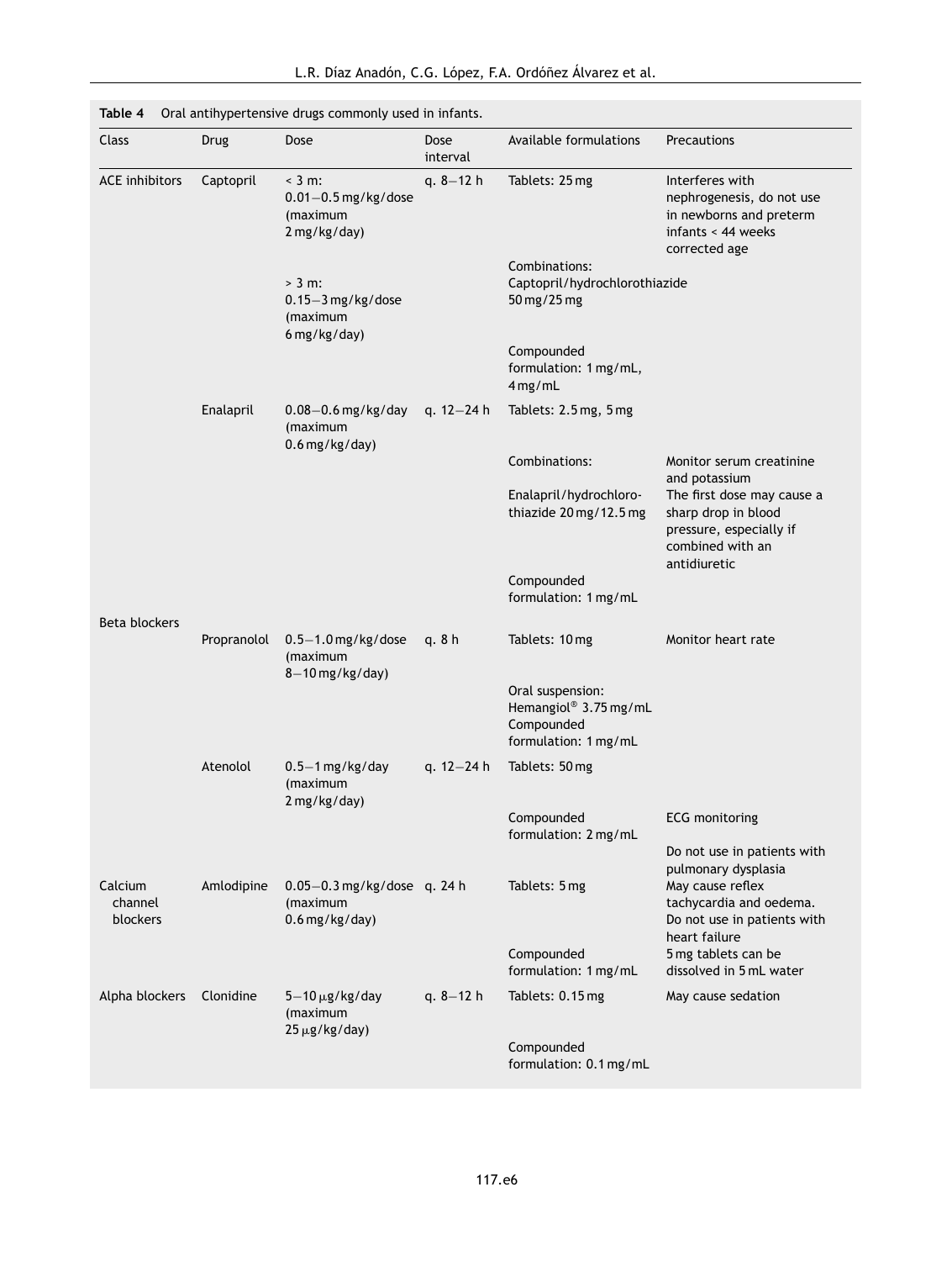<span id="page-6-0"></span>

| Class                                        | <b>Drug</b>                        | Dose                                                                       | Dose<br>interval | Available formulations              | Precautions                                                    |
|----------------------------------------------|------------------------------------|----------------------------------------------------------------------------|------------------|-------------------------------------|----------------------------------------------------------------|
| Hydralazine<br><b>Direct</b><br>vasodilators |                                    | $0.25 - 1.0$ mg/kg/dose q. 6-8 h<br>(maximum<br>$7.5 \,\mathrm{mg/kg/day}$ |                  | Tablets: 25 mg                      | Frequent adverse events:<br>tachycardia and fluid<br>retention |
|                                              |                                    |                                                                            |                  | Compounded<br>formulation: 10 mg/mL |                                                                |
| <b>Diuretics</b>                             | Hydrochlorothiazide 1-2 mg/kg/dose | (maximum<br>3 mg/kg/day)                                                   | q. 24 h          | Tablets: 50 mg                      | Monitor electrolyte levels                                     |
|                                              |                                    |                                                                            |                  |                                     | Do not use in patients with<br>hyperbilirubinaemia             |
|                                              |                                    |                                                                            |                  | Compounded<br>formulation: 2 mg/mL  |                                                                |
|                                              | Spironolactone                     | $0.5-1.5$ mg/kg/dose<br>(maximum<br>$3.3$ mg/kg/day)                       | q. 12–24 h       | Tablets: 25 mg                      | Monitor electrolyte levels                                     |
|                                              |                                    |                                                                            |                  | Compounded<br>formulation: 2 mg/mL  |                                                                |

Sources: Lurbe et al, $^1$  Flynn et al $^2$  and Dionne et al. $^{17}.$  $^{17}.$  $^{17}.$ 

Diuretics and beta-blockers are not generally prescribed as first-line treatment in children, contrary to the practice in adult patients. Loop diuretics may be useful in patients with heart failure but are contraindicated in patients with nephrocalcinosis or hypercalciuria. Thiazides are contraindicated in case of hyperbilirubinaemia (especially in neonates), hyperglycaemia, hyperuricaemia or dyslipidaemia. Beta blockers are also indicated in patients with heart failure (except in case of decompensation) or patients with pheochromocytoma in combination with alpha blockers, and they must be avoided in patients with asthma or diabetes (with the exception of alpha and beta dual receptor blockers, such as carvedilol). Intravenous hydralazine is a good option for hypertensive crises, but it is not recommended for long-term treatment on account of its adverse effects (tachycardia, flushing).  $34,35$  Hypotensive drugs delivered through continuous infusion (labetalol, nicardipine, nitroprusside) should be reserved for the rare hypertensive crisis. [Table](#page-5-0) 4 presents the antihypertensive drugs most frequently used in neonates and infants along with their dosage, commercial formulations and precautions.

In short, we analysed these cases with the aim of raising awareness in the readers on HTN in infancy, as it is an infrequent problem that is difficult to detect but can lead to the diagnosis of severe and clinically relevant underlying diseases. Thus, being aware and keeping in mind this disease is essential to enable early diagnosis through screening of at-risk patients and subsequently determine its aetiology for the purpose of providing adequate care.

# **Conflicts of interest**

The authors have no conflicts of interest to declare.

# **References**

- 1. [Lurbe](http://refhub.elsevier.com/S2173-5743(19)30124-8/sbref0005) [E,](http://refhub.elsevier.com/S2173-5743(19)30124-8/sbref0005) [Agabiti-Rosei](http://refhub.elsevier.com/S2173-5743(19)30124-8/sbref0005) [E,](http://refhub.elsevier.com/S2173-5743(19)30124-8/sbref0005) [Cruicshank](http://refhub.elsevier.com/S2173-5743(19)30124-8/sbref0005) [JK,](http://refhub.elsevier.com/S2173-5743(19)30124-8/sbref0005) [Domiczak](http://refhub.elsevier.com/S2173-5743(19)30124-8/sbref0005) [A,](http://refhub.elsevier.com/S2173-5743(19)30124-8/sbref0005) [Erdine](http://refhub.elsevier.com/S2173-5743(19)30124-8/sbref0005) [S,](http://refhub.elsevier.com/S2173-5743(19)30124-8/sbref0005) [Hirth](http://refhub.elsevier.com/S2173-5743(19)30124-8/sbref0005) [A,](http://refhub.elsevier.com/S2173-5743(19)30124-8/sbref0005) [et](http://refhub.elsevier.com/S2173-5743(19)30124-8/sbref0005) [al.](http://refhub.elsevier.com/S2173-5743(19)30124-8/sbref0005) [European](http://refhub.elsevier.com/S2173-5743(19)30124-8/sbref0005) [Society](http://refhub.elsevier.com/S2173-5743(19)30124-8/sbref0005) [of](http://refhub.elsevier.com/S2173-5743(19)30124-8/sbref0005) [Hypertension](http://refhub.elsevier.com/S2173-5743(19)30124-8/sbref0005) [Guidelines](http://refhub.elsevier.com/S2173-5743(19)30124-8/sbref0005) [for](http://refhub.elsevier.com/S2173-5743(19)30124-8/sbref0005) [the](http://refhub.elsevier.com/S2173-5743(19)30124-8/sbref0005) [management](http://refhub.elsevier.com/S2173-5743(19)30124-8/sbref0005) [of](http://refhub.elsevier.com/S2173-5743(19)30124-8/sbref0005) [high](http://refhub.elsevier.com/S2173-5743(19)30124-8/sbref0005) [blood](http://refhub.elsevier.com/S2173-5743(19)30124-8/sbref0005) [pressure](http://refhub.elsevier.com/S2173-5743(19)30124-8/sbref0005) [in](http://refhub.elsevier.com/S2173-5743(19)30124-8/sbref0005) [children](http://refhub.elsevier.com/S2173-5743(19)30124-8/sbref0005) [and](http://refhub.elsevier.com/S2173-5743(19)30124-8/sbref0005) [adoles](http://refhub.elsevier.com/S2173-5743(19)30124-8/sbref0005)[cents.](http://refhub.elsevier.com/S2173-5743(19)30124-8/sbref0005) [J](http://refhub.elsevier.com/S2173-5743(19)30124-8/sbref0005) [Hypertens.](http://refhub.elsevier.com/S2173-5743(19)30124-8/sbref0005) 2016;34:1887-920.
- 2. [Flynn](http://refhub.elsevier.com/S2173-5743(19)30124-8/sbref0010) [JT,](http://refhub.elsevier.com/S2173-5743(19)30124-8/sbref0010) [Kaelber](http://refhub.elsevier.com/S2173-5743(19)30124-8/sbref0010) [DC,](http://refhub.elsevier.com/S2173-5743(19)30124-8/sbref0010) [Baker-Smith](http://refhub.elsevier.com/S2173-5743(19)30124-8/sbref0010) [CM,](http://refhub.elsevier.com/S2173-5743(19)30124-8/sbref0010) [et](http://refhub.elsevier.com/S2173-5743(19)30124-8/sbref0010) [al.](http://refhub.elsevier.com/S2173-5743(19)30124-8/sbref0010) [Clinical](http://refhub.elsevier.com/S2173-5743(19)30124-8/sbref0010) [practice](http://refhub.elsevier.com/S2173-5743(19)30124-8/sbref0010) [guideline](http://refhub.elsevier.com/S2173-5743(19)30124-8/sbref0010) [for](http://refhub.elsevier.com/S2173-5743(19)30124-8/sbref0010) [screening](http://refhub.elsevier.com/S2173-5743(19)30124-8/sbref0010) [and](http://refhub.elsevier.com/S2173-5743(19)30124-8/sbref0010) [management](http://refhub.elsevier.com/S2173-5743(19)30124-8/sbref0010) [of](http://refhub.elsevier.com/S2173-5743(19)30124-8/sbref0010) [high](http://refhub.elsevier.com/S2173-5743(19)30124-8/sbref0010) [blood](http://refhub.elsevier.com/S2173-5743(19)30124-8/sbref0010) [pressure](http://refhub.elsevier.com/S2173-5743(19)30124-8/sbref0010) [in](http://refhub.elsevier.com/S2173-5743(19)30124-8/sbref0010) [children](http://refhub.elsevier.com/S2173-5743(19)30124-8/sbref0010) [and](http://refhub.elsevier.com/S2173-5743(19)30124-8/sbref0010) [adolescents.](http://refhub.elsevier.com/S2173-5743(19)30124-8/sbref0010) [Pediatrics.](http://refhub.elsevier.com/S2173-5743(19)30124-8/sbref0010) [2017;140:e20171904.](http://refhub.elsevier.com/S2173-5743(19)30124-8/sbref0010)
- 3. [Tomatsu](http://refhub.elsevier.com/S2173-5743(19)30124-8/sbref0015) [S,](http://refhub.elsevier.com/S2173-5743(19)30124-8/sbref0015) [Fujii](http://refhub.elsevier.com/S2173-5743(19)30124-8/sbref0015) [T,](http://refhub.elsevier.com/S2173-5743(19)30124-8/sbref0015) [Fukushi](http://refhub.elsevier.com/S2173-5743(19)30124-8/sbref0015) [M,](http://refhub.elsevier.com/S2173-5743(19)30124-8/sbref0015) [Oguma](http://refhub.elsevier.com/S2173-5743(19)30124-8/sbref0015) [T,](http://refhub.elsevier.com/S2173-5743(19)30124-8/sbref0015) [Shimada](http://refhub.elsevier.com/S2173-5743(19)30124-8/sbref0015) [T,](http://refhub.elsevier.com/S2173-5743(19)30124-8/sbref0015) [Maeda](http://refhub.elsevier.com/S2173-5743(19)30124-8/sbref0015) [M,](http://refhub.elsevier.com/S2173-5743(19)30124-8/sbref0015) [et](http://refhub.elsevier.com/S2173-5743(19)30124-8/sbref0015) [al.](http://refhub.elsevier.com/S2173-5743(19)30124-8/sbref0015) [Newborn](http://refhub.elsevier.com/S2173-5743(19)30124-8/sbref0015) [screening](http://refhub.elsevier.com/S2173-5743(19)30124-8/sbref0015) [and](http://refhub.elsevier.com/S2173-5743(19)30124-8/sbref0015) [diagnosis](http://refhub.elsevier.com/S2173-5743(19)30124-8/sbref0015) [of](http://refhub.elsevier.com/S2173-5743(19)30124-8/sbref0015) [mucopolysacchari](http://refhub.elsevier.com/S2173-5743(19)30124-8/sbref0015)[doses.](http://refhub.elsevier.com/S2173-5743(19)30124-8/sbref0015) [Mol](http://refhub.elsevier.com/S2173-5743(19)30124-8/sbref0015) [Genet](http://refhub.elsevier.com/S2173-5743(19)30124-8/sbref0015) [Metab.](http://refhub.elsevier.com/S2173-5743(19)30124-8/sbref0015) [2013;110:42.](http://refhub.elsevier.com/S2173-5743(19)30124-8/sbref0015)
- 4. [Poorthuis](http://refhub.elsevier.com/S2173-5743(19)30124-8/sbref0020) [BJ,](http://refhub.elsevier.com/S2173-5743(19)30124-8/sbref0020) [Wevers](http://refhub.elsevier.com/S2173-5743(19)30124-8/sbref0020) [RA,](http://refhub.elsevier.com/S2173-5743(19)30124-8/sbref0020) [Kleijer](http://refhub.elsevier.com/S2173-5743(19)30124-8/sbref0020) [WJ,](http://refhub.elsevier.com/S2173-5743(19)30124-8/sbref0020) [Groener](http://refhub.elsevier.com/S2173-5743(19)30124-8/sbref0020) [JE,](http://refhub.elsevier.com/S2173-5743(19)30124-8/sbref0020) [de](http://refhub.elsevier.com/S2173-5743(19)30124-8/sbref0020) [Jong](http://refhub.elsevier.com/S2173-5743(19)30124-8/sbref0020) [JG,](http://refhub.elsevier.com/S2173-5743(19)30124-8/sbref0020) [van](http://refhub.elsevier.com/S2173-5743(19)30124-8/sbref0020) [Weely](http://refhub.elsevier.com/S2173-5743(19)30124-8/sbref0020) [S,](http://refhub.elsevier.com/S2173-5743(19)30124-8/sbref0020) [et](http://refhub.elsevier.com/S2173-5743(19)30124-8/sbref0020) [al.](http://refhub.elsevier.com/S2173-5743(19)30124-8/sbref0020) [The](http://refhub.elsevier.com/S2173-5743(19)30124-8/sbref0020) [frequency](http://refhub.elsevier.com/S2173-5743(19)30124-8/sbref0020) [of](http://refhub.elsevier.com/S2173-5743(19)30124-8/sbref0020) [lysosomal](http://refhub.elsevier.com/S2173-5743(19)30124-8/sbref0020) [storage](http://refhub.elsevier.com/S2173-5743(19)30124-8/sbref0020) [diseases](http://refhub.elsevier.com/S2173-5743(19)30124-8/sbref0020) [in](http://refhub.elsevier.com/S2173-5743(19)30124-8/sbref0020) [The](http://refhub.elsevier.com/S2173-5743(19)30124-8/sbref0020) [Netherlands.](http://refhub.elsevier.com/S2173-5743(19)30124-8/sbref0020) [Hum](http://refhub.elsevier.com/S2173-5743(19)30124-8/sbref0020) [Genet.](http://refhub.elsevier.com/S2173-5743(19)30124-8/sbref0020) [1999;105:151.](http://refhub.elsevier.com/S2173-5743(19)30124-8/sbref0020)
- 5. [Menezes](http://refhub.elsevier.com/S2173-5743(19)30124-8/sbref0025) [LF,](http://refhub.elsevier.com/S2173-5743(19)30124-8/sbref0025) [Cai](http://refhub.elsevier.com/S2173-5743(19)30124-8/sbref0025) [Y,](http://refhub.elsevier.com/S2173-5743(19)30124-8/sbref0025) [Nagasawa](http://refhub.elsevier.com/S2173-5743(19)30124-8/sbref0025) [Y,](http://refhub.elsevier.com/S2173-5743(19)30124-8/sbref0025) [Silva](http://refhub.elsevier.com/S2173-5743(19)30124-8/sbref0025) [AM,](http://refhub.elsevier.com/S2173-5743(19)30124-8/sbref0025) [Watkins](http://refhub.elsevier.com/S2173-5743(19)30124-8/sbref0025) [ML,](http://refhub.elsevier.com/S2173-5743(19)30124-8/sbref0025) [da](http://refhub.elsevier.com/S2173-5743(19)30124-8/sbref0025) [Silva](http://refhub.elsevier.com/S2173-5743(19)30124-8/sbref0025) [AM,](http://refhub.elsevier.com/S2173-5743(19)30124-8/sbref0025) [et](http://refhub.elsevier.com/S2173-5743(19)30124-8/sbref0025) [al.](http://refhub.elsevier.com/S2173-5743(19)30124-8/sbref0025) [Polyductin,](http://refhub.elsevier.com/S2173-5743(19)30124-8/sbref0025) [the](http://refhub.elsevier.com/S2173-5743(19)30124-8/sbref0025) [PKHD1](http://refhub.elsevier.com/S2173-5743(19)30124-8/sbref0025) [gene](http://refhub.elsevier.com/S2173-5743(19)30124-8/sbref0025) [product,](http://refhub.elsevier.com/S2173-5743(19)30124-8/sbref0025) [comprises](http://refhub.elsevier.com/S2173-5743(19)30124-8/sbref0025) [isoforms](http://refhub.elsevier.com/S2173-5743(19)30124-8/sbref0025) [expressed](http://refhub.elsevier.com/S2173-5743(19)30124-8/sbref0025) [in](http://refhub.elsevier.com/S2173-5743(19)30124-8/sbref0025) [plasma](http://refhub.elsevier.com/S2173-5743(19)30124-8/sbref0025) [membrane,](http://refhub.elsevier.com/S2173-5743(19)30124-8/sbref0025) [primary](http://refhub.elsevier.com/S2173-5743(19)30124-8/sbref0025) [cilium,](http://refhub.elsevier.com/S2173-5743(19)30124-8/sbref0025) [and](http://refhub.elsevier.com/S2173-5743(19)30124-8/sbref0025)[cytoplasm.](http://refhub.elsevier.com/S2173-5743(19)30124-8/sbref0025) [Kidney](http://refhub.elsevier.com/S2173-5743(19)30124-8/sbref0025) [Int.](http://refhub.elsevier.com/S2173-5743(19)30124-8/sbref0025) [2004;66:1345](http://refhub.elsevier.com/S2173-5743(19)30124-8/sbref0025)-[55.](http://refhub.elsevier.com/S2173-5743(19)30124-8/sbref0025)
- 6. [Chocron](http://refhub.elsevier.com/S2173-5743(19)30124-8/sbref0030) [de](http://refhub.elsevier.com/S2173-5743(19)30124-8/sbref0030) [Benzaquen](http://refhub.elsevier.com/S2173-5743(19)30124-8/sbref0030) [S,](http://refhub.elsevier.com/S2173-5743(19)30124-8/sbref0030) Muñoz [Lopez](http://refhub.elsevier.com/S2173-5743(19)30124-8/sbref0030) [M,](http://refhub.elsevier.com/S2173-5743(19)30124-8/sbref0030) [Madrid](http://refhub.elsevier.com/S2173-5743(19)30124-8/sbref0030) [Aris](http://refhub.elsevier.com/S2173-5743(19)30124-8/sbref0030) [AD,](http://refhub.elsevier.com/S2173-5743(19)30124-8/sbref0030) [Castellote](http://refhub.elsevier.com/S2173-5743(19)30124-8/sbref0030) [Alonso](http://refhub.elsevier.com/S2173-5743(19)30124-8/sbref0030) [A,](http://refhub.elsevier.com/S2173-5743(19)30124-8/sbref0030) [Enriquez](http://refhub.elsevier.com/S2173-5743(19)30124-8/sbref0030) [G,](http://refhub.elsevier.com/S2173-5743(19)30124-8/sbref0030) [Nieto](http://refhub.elsevier.com/S2173-5743(19)30124-8/sbref0030) [Rey](http://refhub.elsevier.com/S2173-5743(19)30124-8/sbref0030) [JL.](http://refhub.elsevier.com/S2173-5743(19)30124-8/sbref0030) [Sindrome](http://refhub.elsevier.com/S2173-5743(19)30124-8/sbref0030) [de](http://refhub.elsevier.com/S2173-5743(19)30124-8/sbref0030) [aorta](http://refhub.elsevier.com/S2173-5743(19)30124-8/sbref0030) [media.](http://refhub.elsevier.com/S2173-5743(19)30124-8/sbref0030) [An](http://refhub.elsevier.com/S2173-5743(19)30124-8/sbref0030) [Ped](http://refhub.elsevier.com/S2173-5743(19)30124-8/sbref0030) [\(Barc\).](http://refhub.elsevier.com/S2173-5743(19)30124-8/sbref0030) [2011;75:33](http://refhub.elsevier.com/S2173-5743(19)30124-8/sbref0030)[-9.](http://refhub.elsevier.com/S2173-5743(19)30124-8/sbref0030)
- 7. [Eakins](http://refhub.elsevier.com/S2173-5743(19)30124-8/sbref0035) [C,](http://refhub.elsevier.com/S2173-5743(19)30124-8/sbref0035) [Kan](http://refhub.elsevier.com/S2173-5743(19)30124-8/sbref0035) [JH.](http://refhub.elsevier.com/S2173-5743(19)30124-8/sbref0035) [Uncontrolled](http://refhub.elsevier.com/S2173-5743(19)30124-8/sbref0035) [hypertension](http://refhub.elsevier.com/S2173-5743(19)30124-8/sbref0035) [in](http://refhub.elsevier.com/S2173-5743(19)30124-8/sbref0035) [a](http://refhub.elsevier.com/S2173-5743(19)30124-8/sbref0035) [child](http://refhub.elsevier.com/S2173-5743(19)30124-8/sbref0035) [with](http://refhub.elsevier.com/S2173-5743(19)30124-8/sbref0035) [Hurler](http://refhub.elsevier.com/S2173-5743(19)30124-8/sbref0035) [syndrome.](http://refhub.elsevier.com/S2173-5743(19)30124-8/sbref0035) [Pediatr](http://refhub.elsevier.com/S2173-5743(19)30124-8/sbref0035) [Radiol.](http://refhub.elsevier.com/S2173-5743(19)30124-8/sbref0035) [2010;40](http://refhub.elsevier.com/S2173-5743(19)30124-8/sbref0035) [Suppl](http://refhub.elsevier.com/S2173-5743(19)30124-8/sbref0035) [1.](http://refhub.elsevier.com/S2173-5743(19)30124-8/sbref0035) [S120.](http://refhub.elsevier.com/S2173-5743(19)30124-8/sbref0035)
- 8. [Taylor](http://refhub.elsevier.com/S2173-5743(19)30124-8/sbref0040) [J,](http://refhub.elsevier.com/S2173-5743(19)30124-8/sbref0040) [Thorner](http://refhub.elsevier.com/S2173-5743(19)30124-8/sbref0040) [P,](http://refhub.elsevier.com/S2173-5743(19)30124-8/sbref0040) [Geary](http://refhub.elsevier.com/S2173-5743(19)30124-8/sbref0040) [DF,](http://refhub.elsevier.com/S2173-5743(19)30124-8/sbref0040) [Baumal](http://refhub.elsevier.com/S2173-5743(19)30124-8/sbref0040) [R,](http://refhub.elsevier.com/S2173-5743(19)30124-8/sbref0040) [Balfe](http://refhub.elsevier.com/S2173-5743(19)30124-8/sbref0040) [JW.](http://refhub.elsevier.com/S2173-5743(19)30124-8/sbref0040) [Nephrotic](http://refhub.elsevier.com/S2173-5743(19)30124-8/sbref0040) [syndrome](http://refhub.elsevier.com/S2173-5743(19)30124-8/sbref0040) [and](http://refhub.elsevier.com/S2173-5743(19)30124-8/sbref0040) [hypertension](http://refhub.elsevier.com/S2173-5743(19)30124-8/sbref0040) [in](http://refhub.elsevier.com/S2173-5743(19)30124-8/sbref0040) [two](http://refhub.elsevier.com/S2173-5743(19)30124-8/sbref0040) [children](http://refhub.elsevier.com/S2173-5743(19)30124-8/sbref0040) [with](http://refhub.elsevier.com/S2173-5743(19)30124-8/sbref0040) [Hurler](http://refhub.elsevier.com/S2173-5743(19)30124-8/sbref0040) [syn](http://refhub.elsevier.com/S2173-5743(19)30124-8/sbref0040)[drome.](http://refhub.elsevier.com/S2173-5743(19)30124-8/sbref0040) [J](http://refhub.elsevier.com/S2173-5743(19)30124-8/sbref0040) [Pediatr.](http://refhub.elsevier.com/S2173-5743(19)30124-8/sbref0040) [1986;198](http://refhub.elsevier.com/S2173-5743(19)30124-8/sbref0040) [5](http://refhub.elsevier.com/S2173-5743(19)30124-8/sbref0040) [Pt](http://refhub.elsevier.com/S2173-5743(19)30124-8/sbref0040) [1:726-](http://refhub.elsevier.com/S2173-5743(19)30124-8/sbref0040)[9.](http://refhub.elsevier.com/S2173-5743(19)30124-8/sbref0040)
- 9. [Swar](http://refhub.elsevier.com/S2173-5743(19)30124-8/sbref0045) [MO,](http://refhub.elsevier.com/S2173-5743(19)30124-8/sbref0045) [Srikrishna](http://refhub.elsevier.com/S2173-5743(19)30124-8/sbref0045) [BV,](http://refhub.elsevier.com/S2173-5743(19)30124-8/sbref0045) [Manjunath](http://refhub.elsevier.com/S2173-5743(19)30124-8/sbref0045) [CS.](http://refhub.elsevier.com/S2173-5743(19)30124-8/sbref0045) [Transient](http://refhub.elsevier.com/S2173-5743(19)30124-8/sbref0045) [hyper](http://refhub.elsevier.com/S2173-5743(19)30124-8/sbref0045)[reninemic](http://refhub.elsevier.com/S2173-5743(19)30124-8/sbref0045) [hypertension](http://refhub.elsevier.com/S2173-5743(19)30124-8/sbref0045) [and](http://refhub.elsevier.com/S2173-5743(19)30124-8/sbref0045) [thalamic](http://refhub.elsevier.com/S2173-5743(19)30124-8/sbref0045) [infarcts](http://refhub.elsevier.com/S2173-5743(19)30124-8/sbref0045) [in](http://refhub.elsevier.com/S2173-5743(19)30124-8/sbref0045) [infant](http://refhub.elsevier.com/S2173-5743(19)30124-8/sbref0045) [with](http://refhub.elsevier.com/S2173-5743(19)30124-8/sbref0045) [Hurler-Scheie](http://refhub.elsevier.com/S2173-5743(19)30124-8/sbref0045) [Syndrome.](http://refhub.elsevier.com/S2173-5743(19)30124-8/sbref0045) [Ann](http://refhub.elsevier.com/S2173-5743(19)30124-8/sbref0045) [Saudi](http://refhub.elsevier.com/S2173-5743(19)30124-8/sbref0045) [Med.](http://refhub.elsevier.com/S2173-5743(19)30124-8/sbref0045) 2000;20:32-4.
- 10. [Taylor](http://refhub.elsevier.com/S2173-5743(19)30124-8/sbref0050) [DB,](http://refhub.elsevier.com/S2173-5743(19)30124-8/sbref0050) [Blaser](http://refhub.elsevier.com/S2173-5743(19)30124-8/sbref0050) [SI,](http://refhub.elsevier.com/S2173-5743(19)30124-8/sbref0050) [Burrows](http://refhub.elsevier.com/S2173-5743(19)30124-8/sbref0050) [PE,](http://refhub.elsevier.com/S2173-5743(19)30124-8/sbref0050) [Stringer](http://refhub.elsevier.com/S2173-5743(19)30124-8/sbref0050) [DA,](http://refhub.elsevier.com/S2173-5743(19)30124-8/sbref0050) [Clarke](http://refhub.elsevier.com/S2173-5743(19)30124-8/sbref0050) [JT,](http://refhub.elsevier.com/S2173-5743(19)30124-8/sbref0050) [Thorner](http://refhub.elsevier.com/S2173-5743(19)30124-8/sbref0050) [P.](http://refhub.elsevier.com/S2173-5743(19)30124-8/sbref0050) [Arteriopathy](http://refhub.elsevier.com/S2173-5743(19)30124-8/sbref0050) [and](http://refhub.elsevier.com/S2173-5743(19)30124-8/sbref0050) [coarctation](http://refhub.elsevier.com/S2173-5743(19)30124-8/sbref0050) [of](http://refhub.elsevier.com/S2173-5743(19)30124-8/sbref0050) [the](http://refhub.elsevier.com/S2173-5743(19)30124-8/sbref0050) [abdominal](http://refhub.elsevier.com/S2173-5743(19)30124-8/sbref0050) [aorta](http://refhub.elsevier.com/S2173-5743(19)30124-8/sbref0050) [in](http://refhub.elsevier.com/S2173-5743(19)30124-8/sbref0050) [children](http://refhub.elsevier.com/S2173-5743(19)30124-8/sbref0050) [with](http://refhub.elsevier.com/S2173-5743(19)30124-8/sbref0050) [mucopolysaccharidosis:](http://refhub.elsevier.com/S2173-5743(19)30124-8/sbref0050) [imagin](http://refhub.elsevier.com/S2173-5743(19)30124-8/sbref0050) [findings.](http://refhub.elsevier.com/S2173-5743(19)30124-8/sbref0050) [Am](http://refhub.elsevier.com/S2173-5743(19)30124-8/sbref0050) [J](http://refhub.elsevier.com/S2173-5743(19)30124-8/sbref0050) [Roentgenol.](http://refhub.elsevier.com/S2173-5743(19)30124-8/sbref0050) 1992;157:819-23.
- 11. [Goldfischer](http://refhub.elsevier.com/S2173-5743(19)30124-8/sbref0055) [5,](http://refhub.elsevier.com/S2173-5743(19)30124-8/sbref0055) [Coltoft-Schiller](http://refhub.elsevier.com/S2173-5743(19)30124-8/sbref0055) [B,](http://refhub.elsevier.com/S2173-5743(19)30124-8/sbref0055) [Biempica](http://refhub.elsevier.com/S2173-5743(19)30124-8/sbref0055) [L,](http://refhub.elsevier.com/S2173-5743(19)30124-8/sbref0055) [Wolinsky](http://refhub.elsevier.com/S2173-5743(19)30124-8/sbref0055) [H.](http://refhub.elsevier.com/S2173-5743(19)30124-8/sbref0055) [Lyso](http://refhub.elsevier.com/S2173-5743(19)30124-8/sbref0055)[somes](http://refhub.elsevier.com/S2173-5743(19)30124-8/sbref0055) [and](http://refhub.elsevier.com/S2173-5743(19)30124-8/sbref0055) [the](http://refhub.elsevier.com/S2173-5743(19)30124-8/sbref0055) [sclerotic](http://refhub.elsevier.com/S2173-5743(19)30124-8/sbref0055) [arterial](http://refhub.elsevier.com/S2173-5743(19)30124-8/sbref0055) [lesion](http://refhub.elsevier.com/S2173-5743(19)30124-8/sbref0055) [in](http://refhub.elsevier.com/S2173-5743(19)30124-8/sbref0055) [Hurler's](http://refhub.elsevier.com/S2173-5743(19)30124-8/sbref0055) [disease.](http://refhub.elsevier.com/S2173-5743(19)30124-8/sbref0055) [Hum](http://refhub.elsevier.com/S2173-5743(19)30124-8/sbref0055) [Pathol.](http://refhub.elsevier.com/S2173-5743(19)30124-8/sbref0055) 1975;6:633-7.
- 12. [Hoyer](http://refhub.elsevier.com/S2173-5743(19)30124-8/sbref0060) [PF.](http://refhub.elsevier.com/S2173-5743(19)30124-8/sbref0060) [Clinical](http://refhub.elsevier.com/S2173-5743(19)30124-8/sbref0060) [Manifestations](http://refhub.elsevier.com/S2173-5743(19)30124-8/sbref0060) [of](http://refhub.elsevier.com/S2173-5743(19)30124-8/sbref0060) [autosomal](http://refhub.elsevier.com/S2173-5743(19)30124-8/sbref0060) [recessive](http://refhub.elsevier.com/S2173-5743(19)30124-8/sbref0060) [poly](http://refhub.elsevier.com/S2173-5743(19)30124-8/sbref0060)[cystic](http://refhub.elsevier.com/S2173-5743(19)30124-8/sbref0060) [kidney](http://refhub.elsevier.com/S2173-5743(19)30124-8/sbref0060) [disease.](http://refhub.elsevier.com/S2173-5743(19)30124-8/sbref0060) [Curr](http://refhub.elsevier.com/S2173-5743(19)30124-8/sbref0060) [Opin](http://refhub.elsevier.com/S2173-5743(19)30124-8/sbref0060) [Pediatr.](http://refhub.elsevier.com/S2173-5743(19)30124-8/sbref0060) 2015;27:186-92.